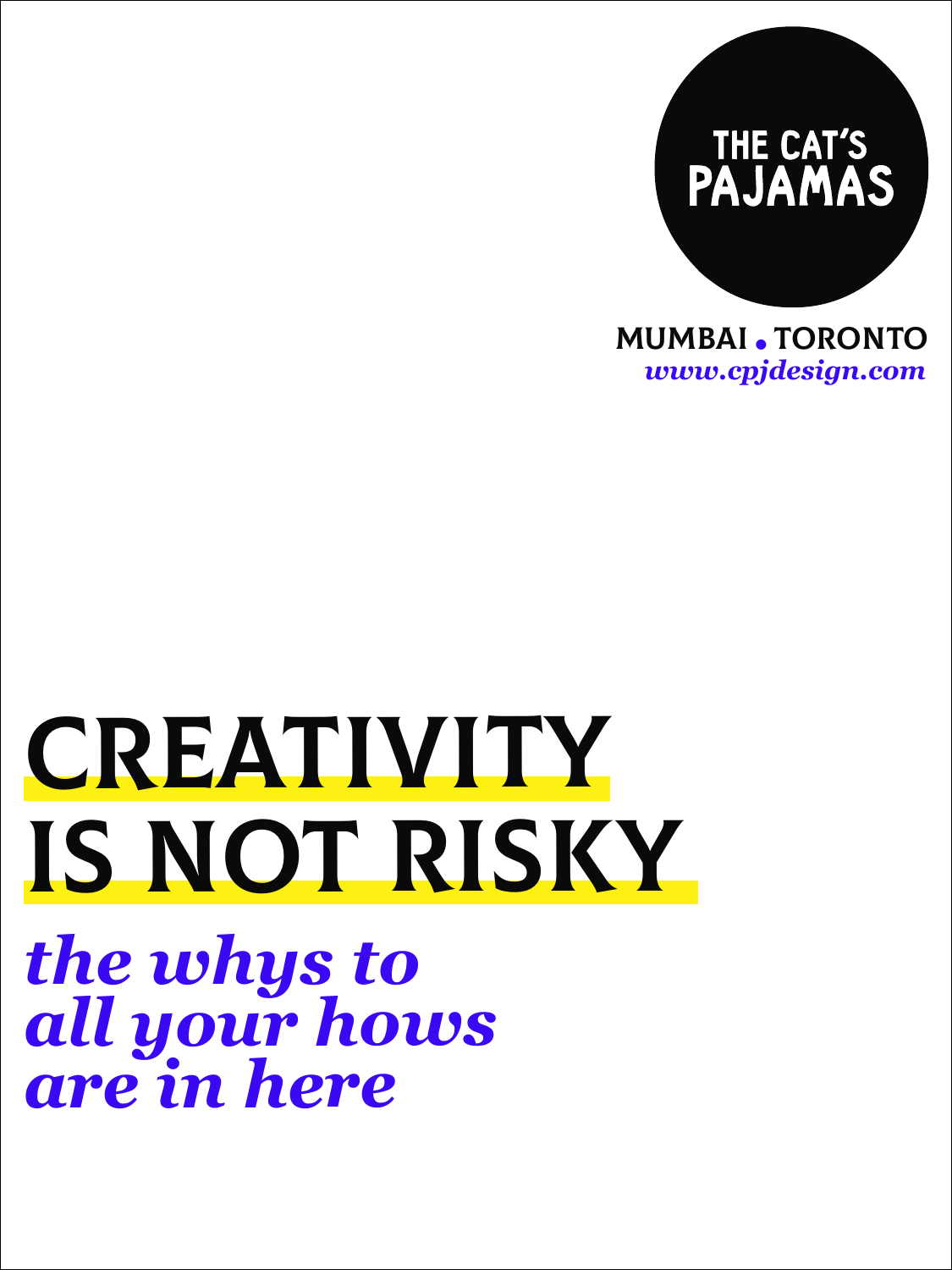

We believe that design is an opportunity to create curiosity and build intrigue; to stir up emotion and facilitate conversation.

# *the best business breakthroughs come from moments of doubt* EVEN DESIGN.

*we help companies become brands people admire*

Inspired to work with clients big and small, we aspire to create more effective communications, more impactful reactions, and more memorable experiences.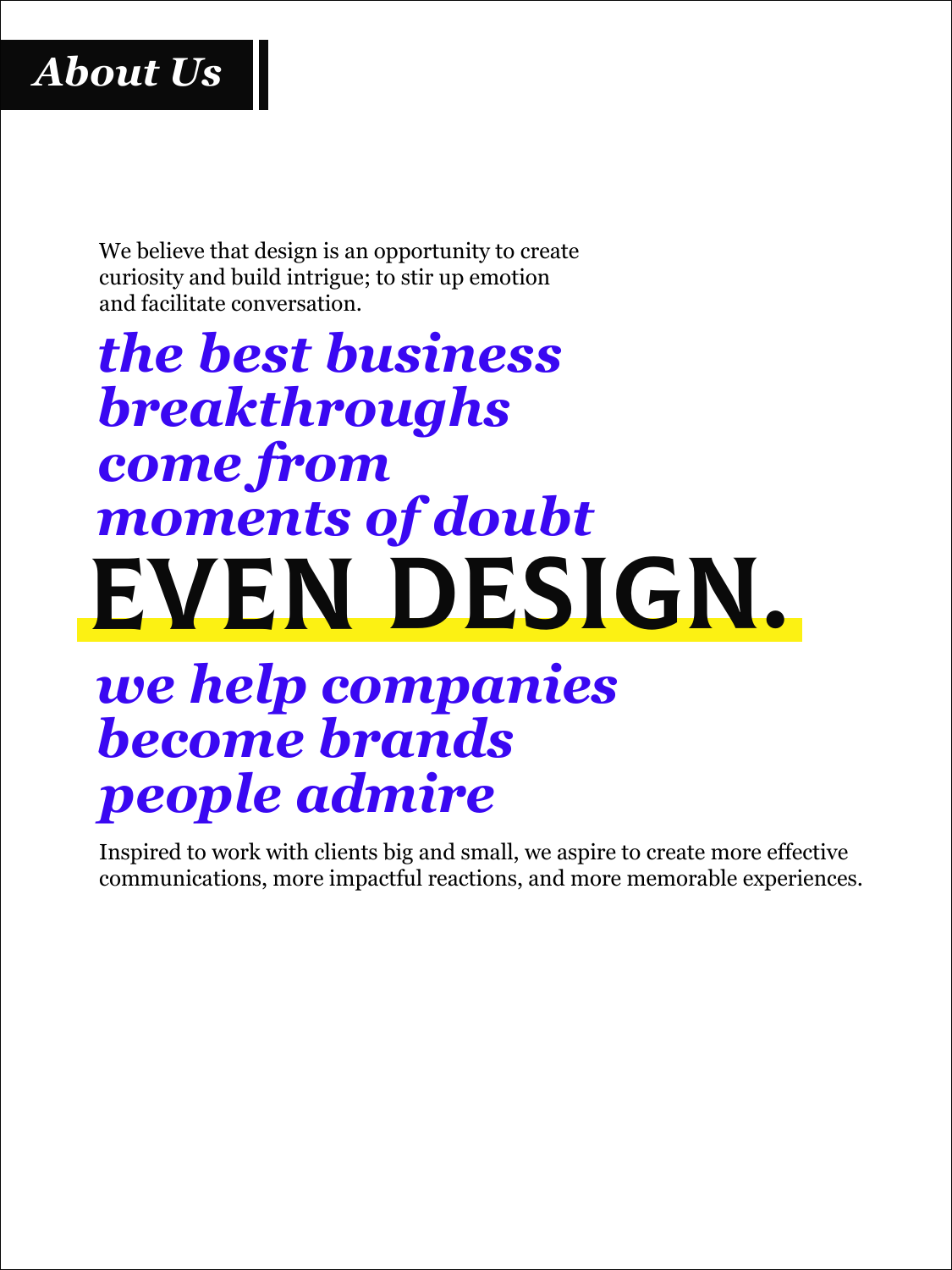# *new ground is our territory*

Modern brands are now able to connect directly with their audience throughout the entire customer experience. The speed between emotional connection and purchase has never been faster.

But balancing long-term brand building with short-term sales can be challenging. While great product offerings coupled with advertising monies are key drivers for both, without the right balance of top-funnel awareness and bottom-funnel conversions, brands can struggle to evolve and grow.

As your partner agency, we help you build digital content, scale your audiences, and drive sales by offering integrated brand experiences unlike any other. Global in our outlook and tastes, we blend classic and emerging design thinking and intelligence for meaningful collaborations.

c

h

a

n

g

e

m

a

k

E

r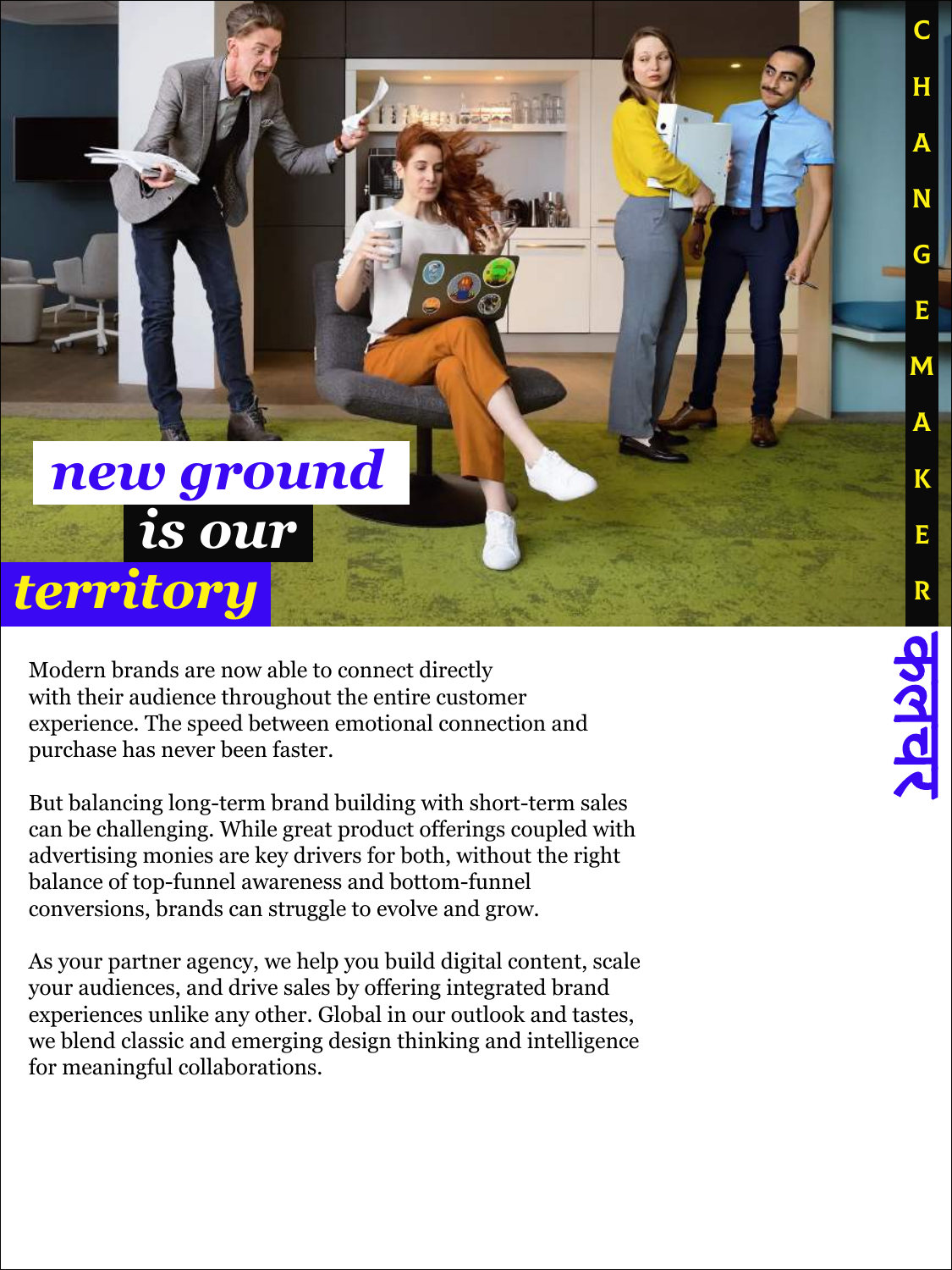#### *we were customercentric long before it became a buzz word*

It all began in Mumbai city. 6 years ago. A rainy afternoon. Two steaming cups of expresso - one ours, one that of a confused client. All it took were two leaps of faith, one from both sides of the table.

Since then, we may have moved on from client to client, but our obsession with the combination of creativity and design experience remains unchanged.

## You may be a scrappy startup with big dreams or a big giant with bigger dreams, we'll make you look good.

We ask questions, experiment, strategize, scrap out, and start again to unwaveringly focus on the next big thing- you. It is hence very important for us to create a culture of collaboration with you, understand, process, envision and in turn brace for the challenge you're about to throw at us. Let us be there in the most challenging part of your transformation and see the difference!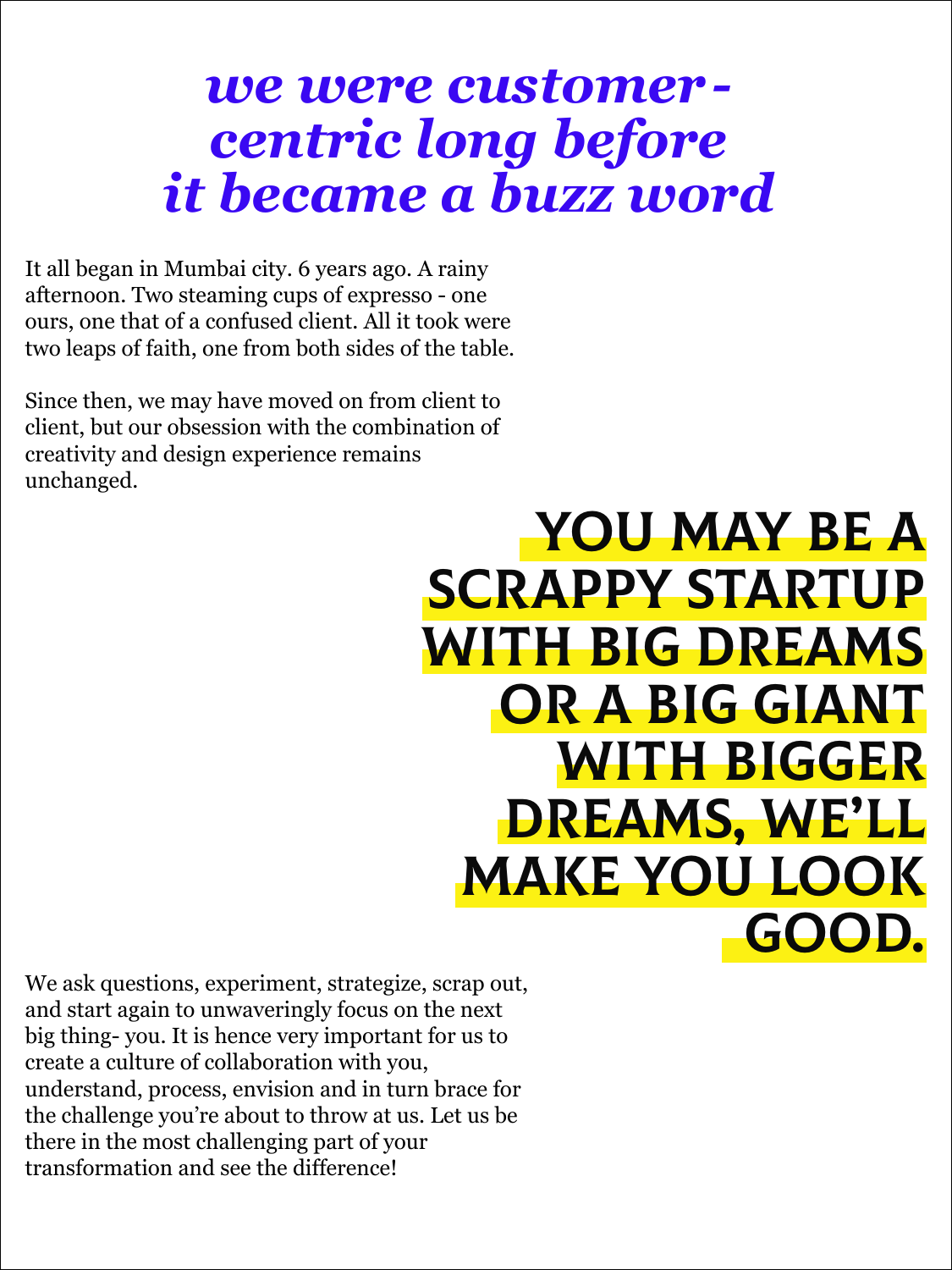*hello.*

*l*

*Ã*

B

# 80+ *years of experience clients* 6+





*100% domain-agnostic. Always were. Always will be.*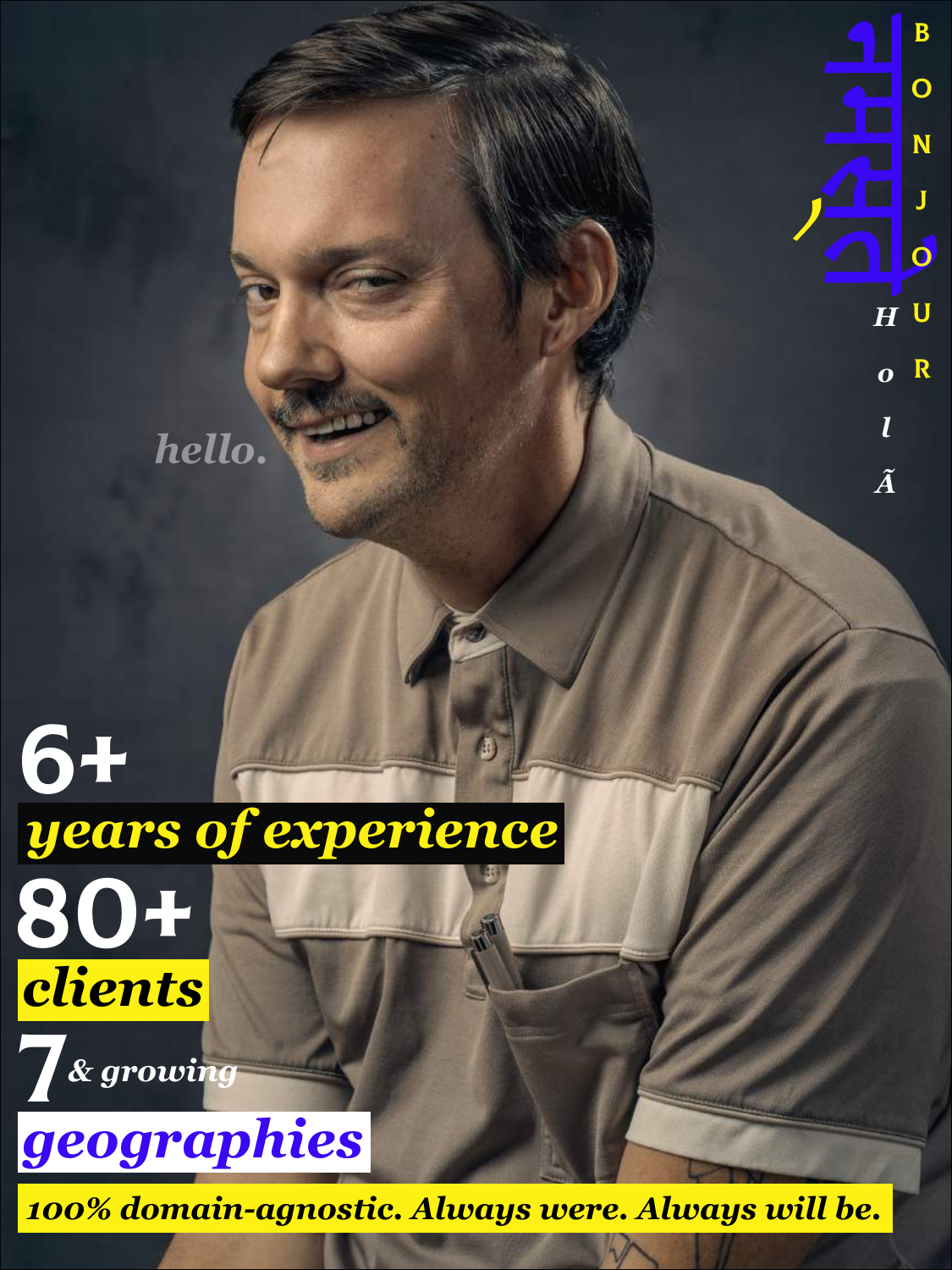## *Why Us*

# **GO AHEAD** Judge A Book BY ITS COVER. *because why shouldn't you?*

We started as entrepreneurs in 2013 who wanted to build something. So we did. Today, we help others build their businesses by listening as closely as we can. It works for us because we've been there. We've seen the successes and failures. We know how to find and connect to an audience. We speak your language and we fully understand the worth of that twinkle in your eye.



Visionaries need high-impact results at lightining speed. Our creativity flourishes under confined conditions, tight timelines, and by challenging status quos.



Through radical collaboration, we move strongly towards providing world-class solutions for your world-class vision. Our multidisciplinary strategists, designers, and curators are built and experienced to tackle disruption and turn your mission



Find ours. We recognize that leaders require strong teams and seamless strategy to win battles. By architecting synergy between sales, marketing, operations, and culture, we crush goals aided by transformative branding.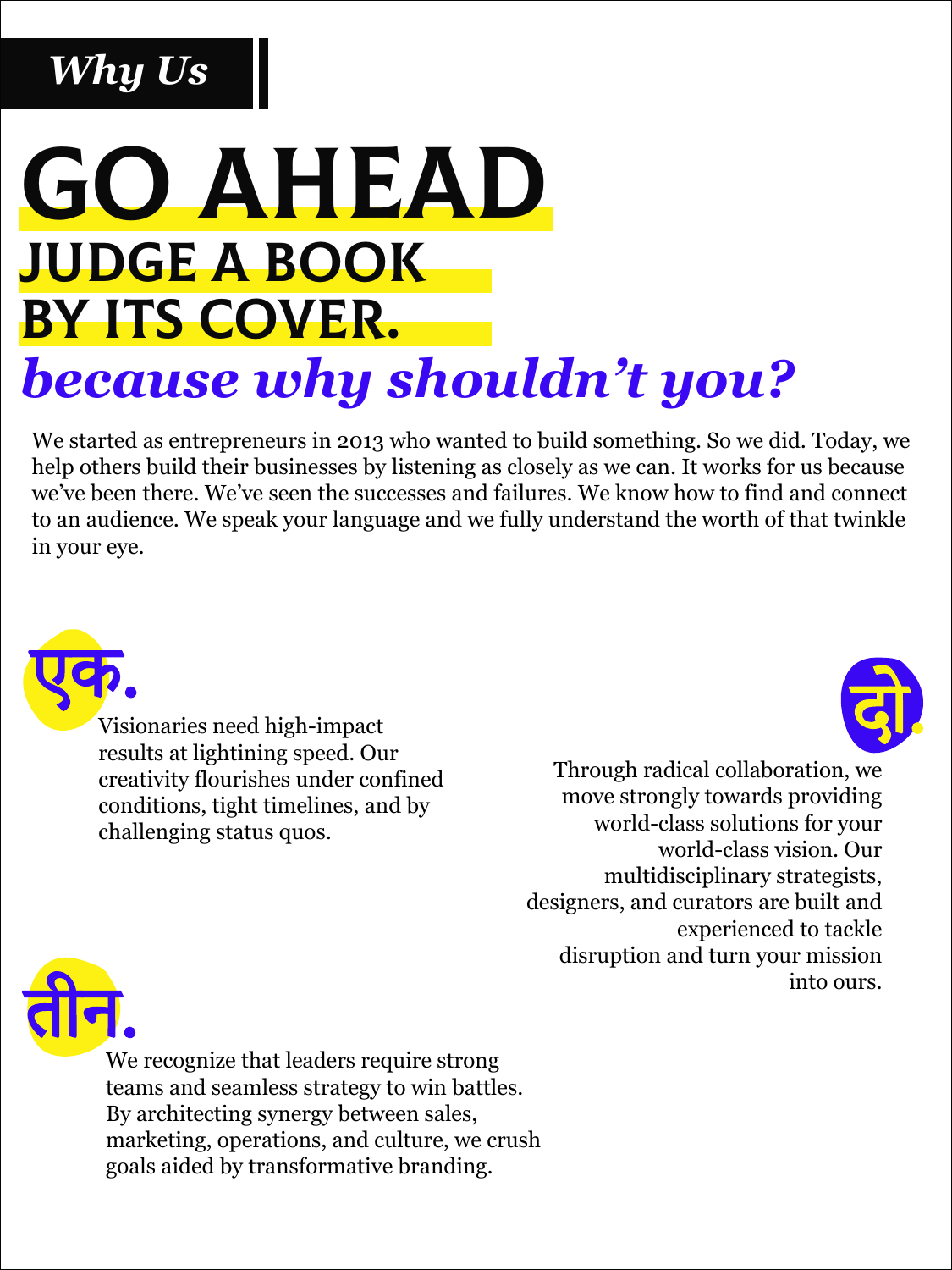# *we were here* before *it all became*



*passionate disruptive thinking late working emotionally rational impact seeking seriously fun loving culture wringing driven by detailed simplicity od'ed on design and starbucks and love*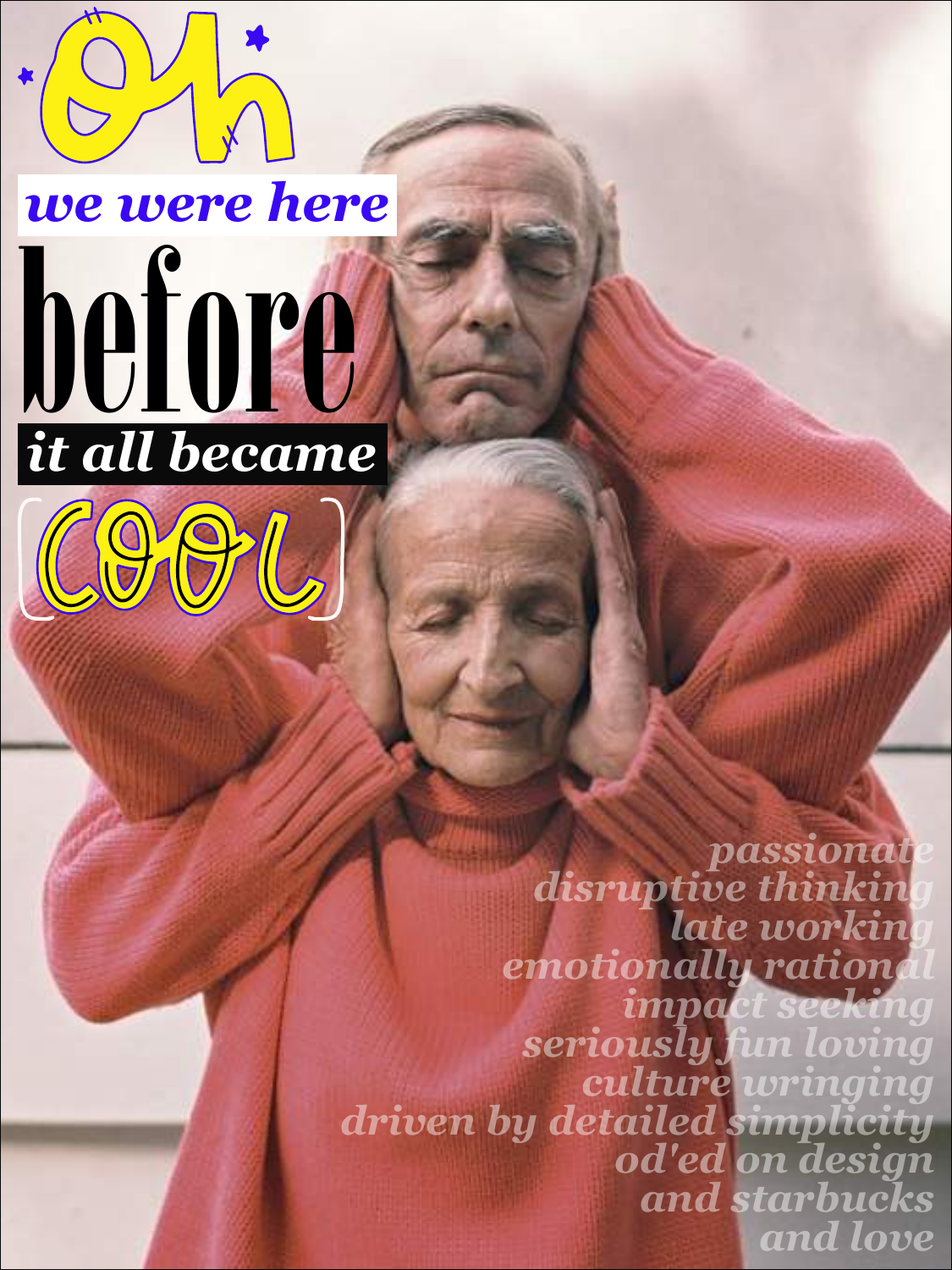

# design thinking

Anyone can approach the world like a designer. But to unlock greater potential and to learn how to work as a dynamic problem solver, creative confidence is key. To think like a designer requires dreaming up wild ideas, taking time to tinker and test, and being willing to fail early and often. The designer's mindset embraces empathy, optimism, iteration, creativity, and most importantly, ambiguity.

### *our belief in design thinking keeps people at the center of every process*

**At The Cat's Pajamas, we're all human centered designers.** 

Throughout our experiences, we've relized that as long as we stay focused on the people we're designing for —and listen to them directly—we can arrive at optimal solutions that meet their needs.

## *our work makes waves because we help you re-imagine your brand from a different point of view*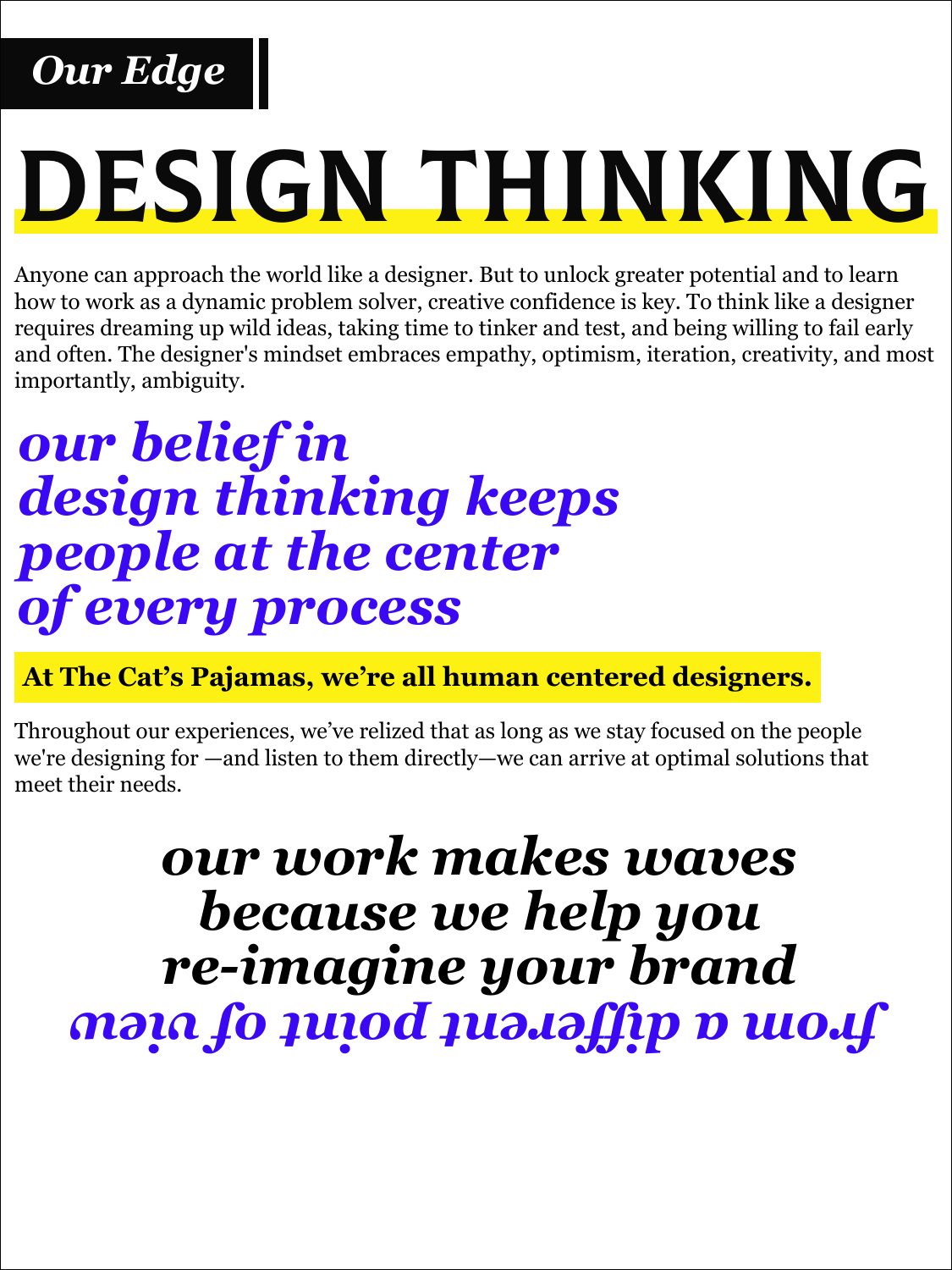**WE'RE ALL POST AWAY FROM A BAD RTER INFLUENCER**  ट्रू स्टोरी

Proactive segmentation, intelligent spends planning or a second-to-none strategy- the undeniable fact still remains that the fate of every brand, both yours and ours, lies in the hands of people. But people don't choose brands that don't mean anything to them. This is why, the universal challenge- that of making ourselves matter, is still open.

> It can mean you breaking the rules, or making new ones. It can mean bold and brave communication.

It could be your empathy, your people, your product adaptability or your trust in design intelligence. It could mean revolution. Or maybe just evolution. But one thing is undeniable - it cannot mean your indifference. A lot of brands are making a lot of noise. Now, it's you against them.

*and design thinking is a promising win*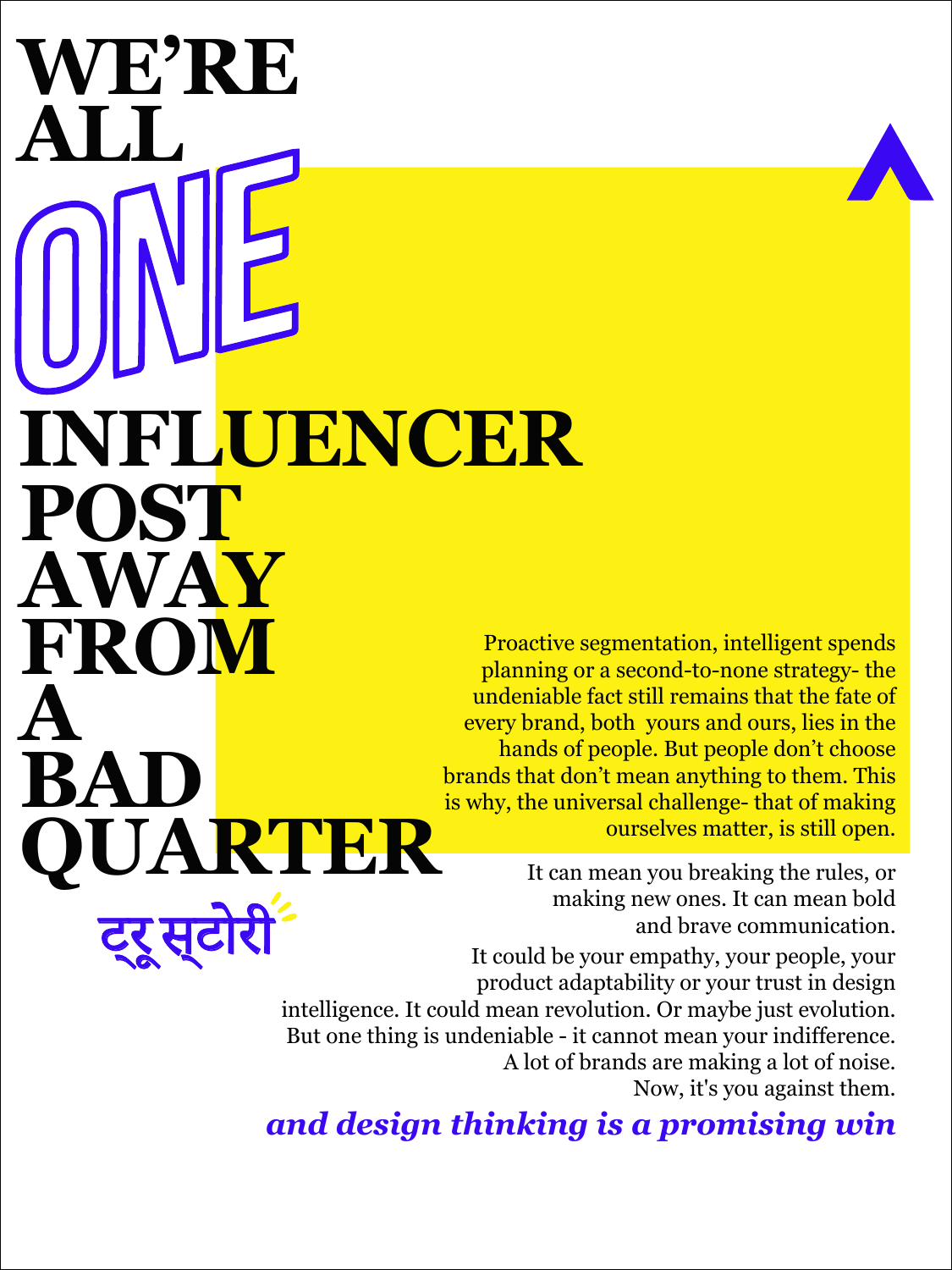#### *Capabilities*

*We focus on branding and storytelling, which means we can design you a beautiful brand or campaign; help tell your story in the media or through influencers; and create great buzzworthy campaigns to get attention for your brand.*

*ofcourse, we'll help you with the other big things, small things, and in-between things too!*

# **CTS** SomaThino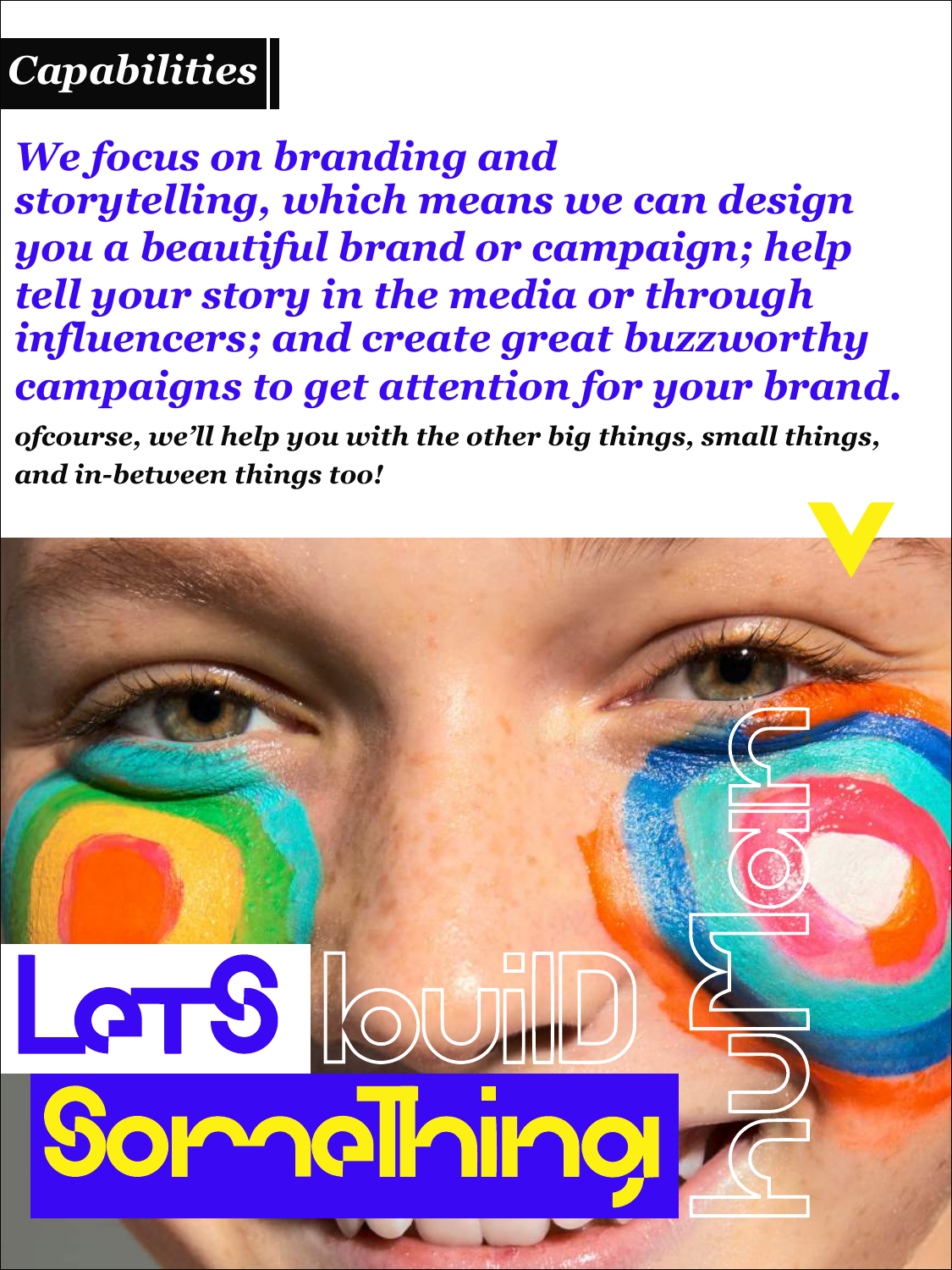*In an era of marketing generalists, we concentrate on doing a few things really, really well.*

*Others, not so much. And that's okay.* 

*niche*रूल्स

#### *Power Point Presentations*

*Sales Pitch Presentations Investor Presentations Town Hall Presentations Powerpoint Rescue*

*Conference Presentations Educational Presentations Technology Presentations Presentations With Special Needs*

#### *Brand Strategy*

*Brand Positioning* **Brand Name** *Brand Architecture Tone of Voice*

*Core Identity*

*Brand Identity Design Logo Design Brand Visual Language Brand Stationery*

#### *Brand Applications*

*Packaging Design Brand Campaigns Print Design & OOH Media Design Space & Retail Design*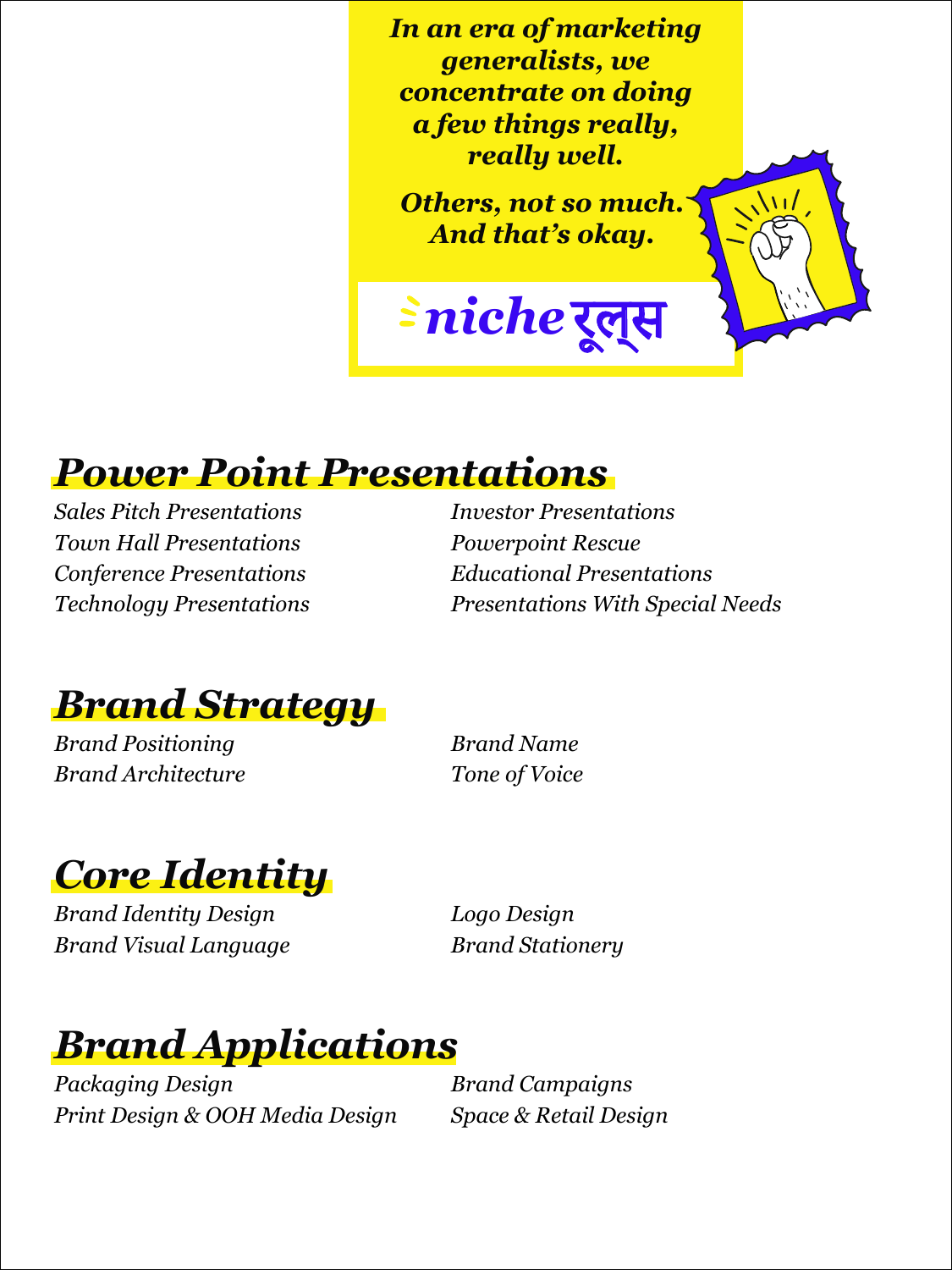#### *Marketing & Communication*

*Brochures & Flyers Design Print Books & Newsletter Design Infographics & Email Design Poster Design & Illustrations*

#### *Online Reputation Management*

*Social Media Design Search Engine Optimization Blog Setup & Maintainence LinkedIn Page Management*

#### *Experience Design*

*Responsive Website Build & Design Mobile Application Build & Design* 

#### *Content & Copywriting*

*Creative Copywriting Business Writing*

*Student Portfolio Build Website & Online Content* 



*It's time for intelligence to have some fun.*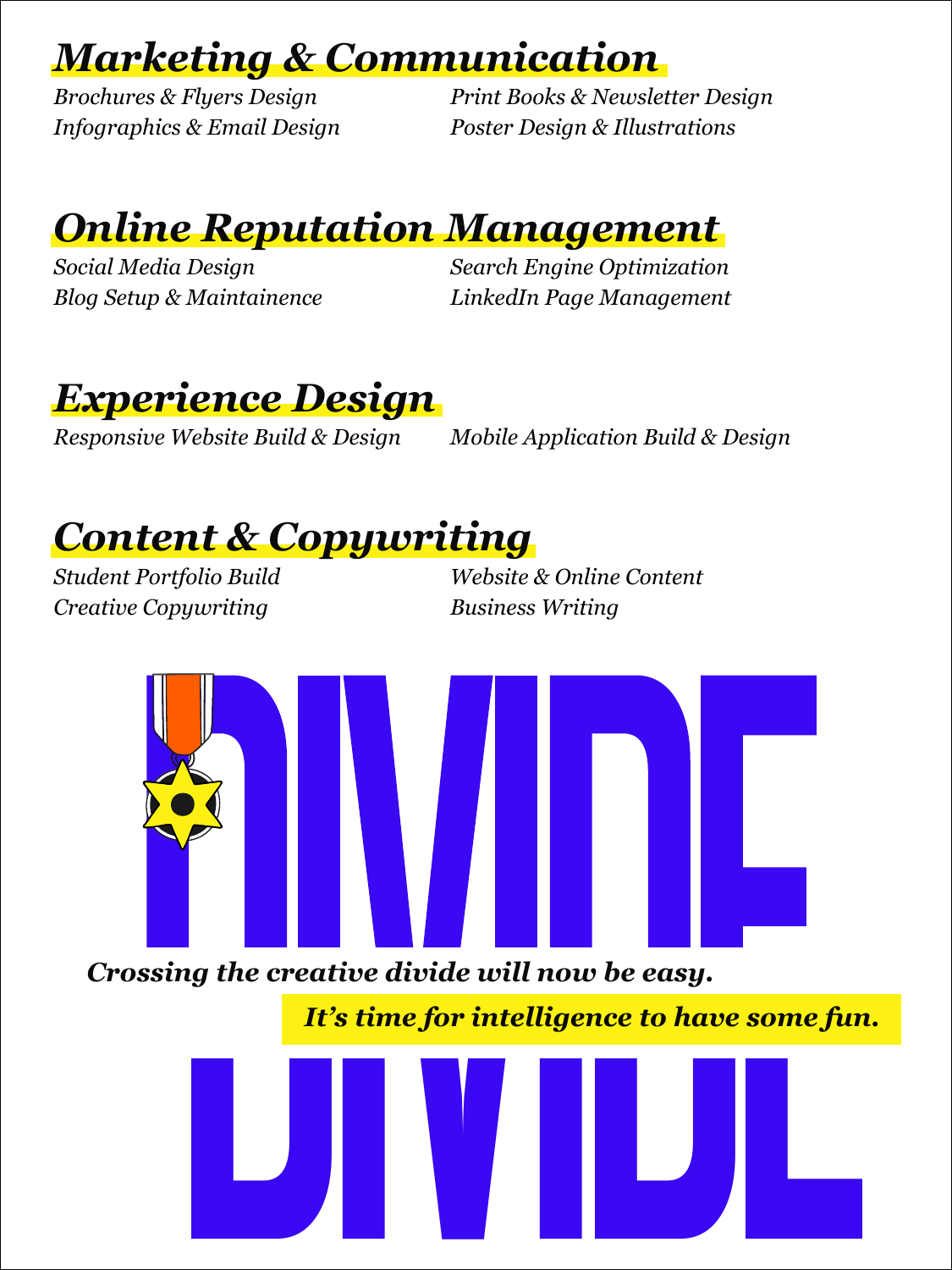

Design is like alchemy. A little of this, a dash of that, and a hint of something new can turn a simple marketing idea into gold.

While the this-and-that varies by brief, client vision and agency, at The Cat's Pajamas, we are a team of alchemists in our own right.

Blending art with algorithms and creativity with data, we help clients to move the needle on their business.

COMETHIN

Our team demonstrates this ability the one to conjure results by melding forces of the old and new.

Timeless storytelling is combined with a dollop of golden global experiences, and elemental human behaviour is tapped into by using real-time behavioural referencing.

Whatever the combo, our efforts have a proven record of having had impact on both business outcomes and creative benchmarks.





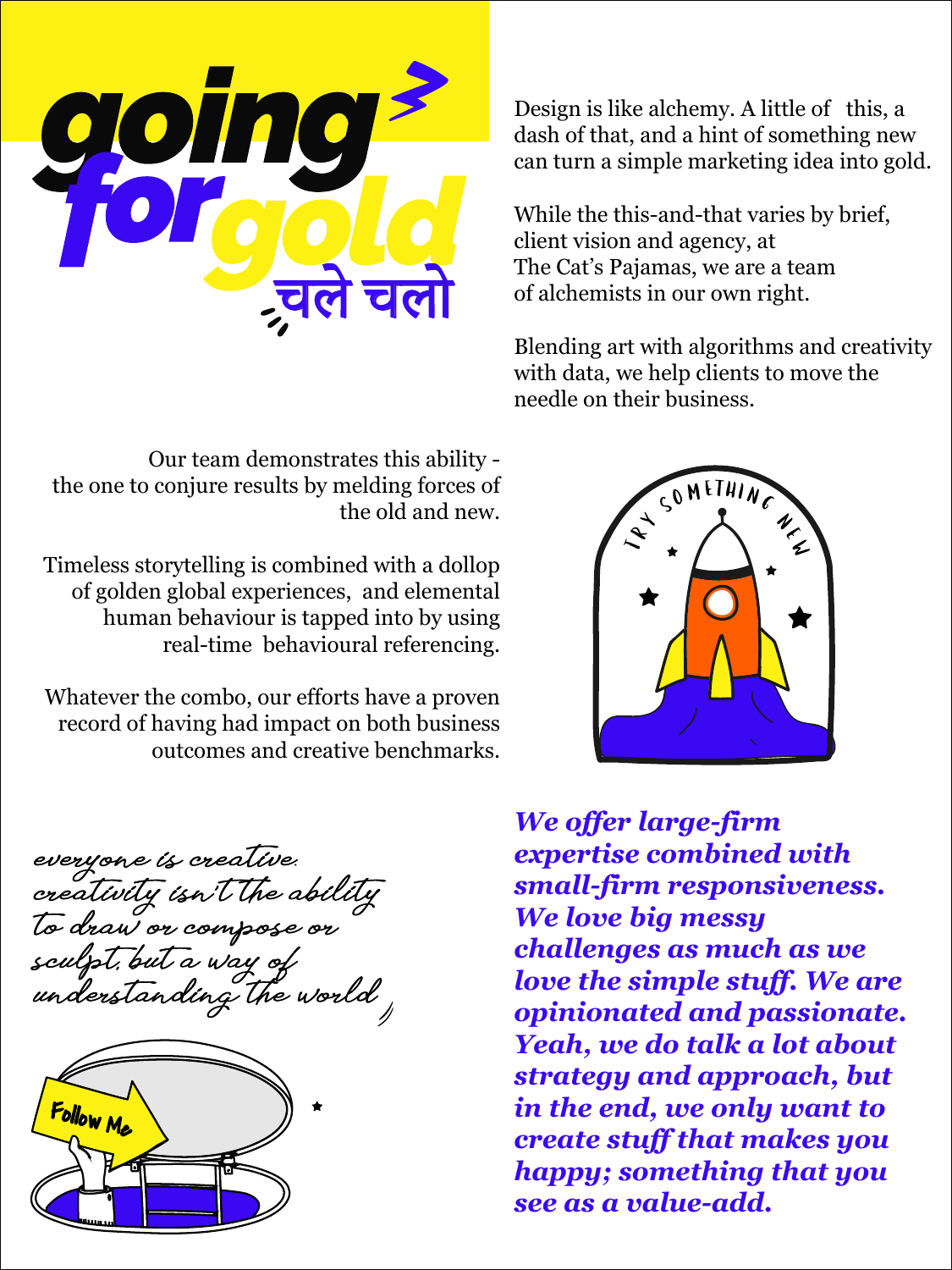*organic food eating, cherry apple vaping, pop-up restaurant going, vinyl record buying, cupcake baking, fur-baby owning, ripped jeans wearing, cilantro hating, money making millennials.*

We can reach them.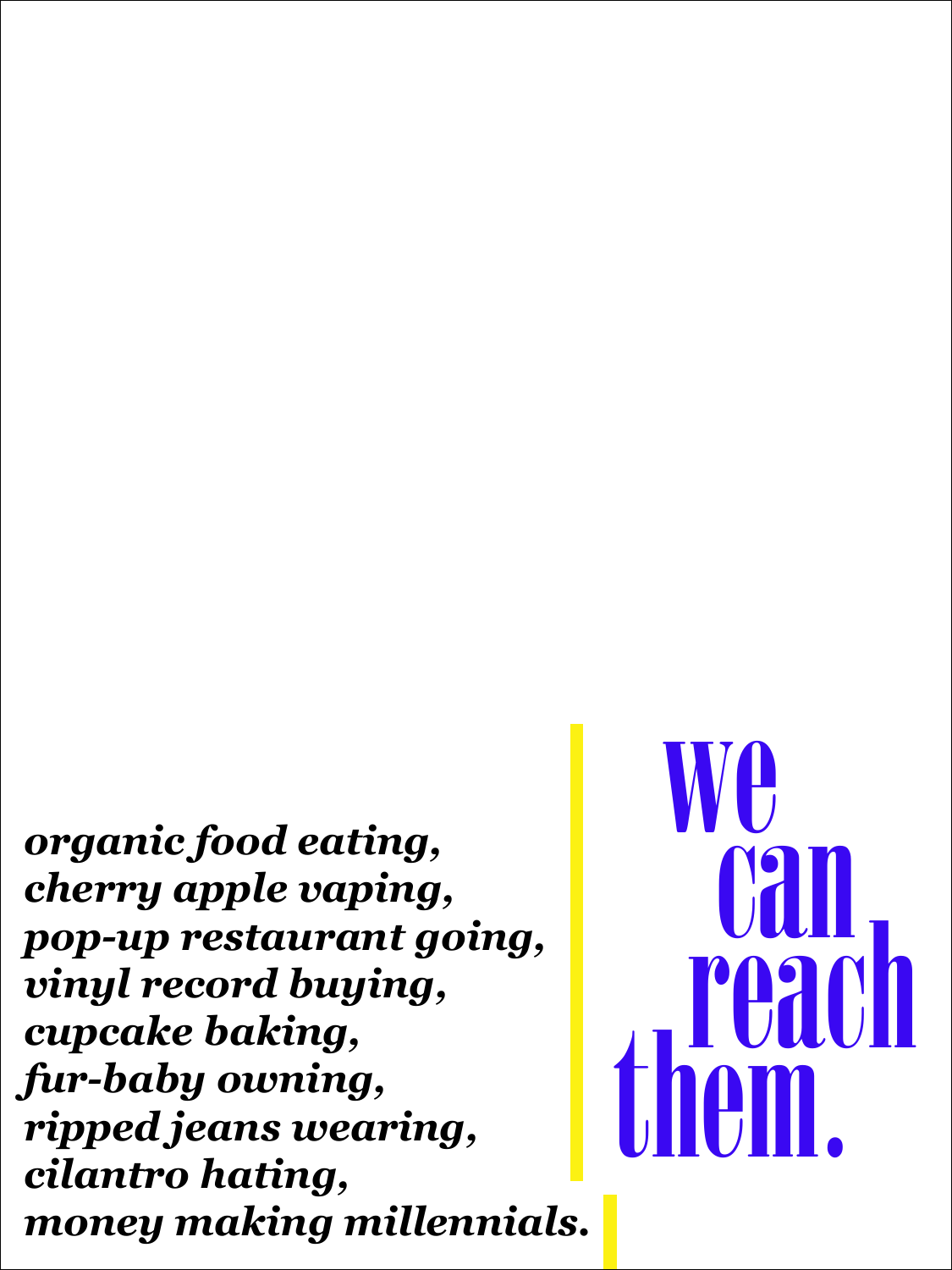Soon after I completed my MBA, as a obvious lost child trying to explore uncharted waters, I found myself at a product design group summit. Designers from the best universities were asking the most wayward questions - about technology, brands, experiences, customer support and buying urges. This was probably my first *'aha'* moment - they were actually trying to stir up emotions so that they could later solve problems in people's lives!

I wanted in on that, so I jumped into the world in the best capacity I could and almost immediately so.

No, I don't have any pedigree in design, but I realized even before I launched my business that design is more about experience than aesthetic. It is dangerous for business owners to assume design is only about how something looks. *It's really about emotions:* How do you want customers to feel? How do you want the whole experience to unfold? I think without that early attention to design, brands cannot fully make the impact that they set out to make. Companies that want to raise eyebrows need to ask: How can we bring design thinking into the highest and lowest levels of the organization?

We tend to see these as very finite rolesdesigner, artist, entrepreneur. But at the foundation, they're all the same thing: *creative problem solving.*

Anything where design can make a difference and the other entrepreneurs aren't yet exploring- *that's where the opportunity lies* - and that is what I wish to capitalize early on.